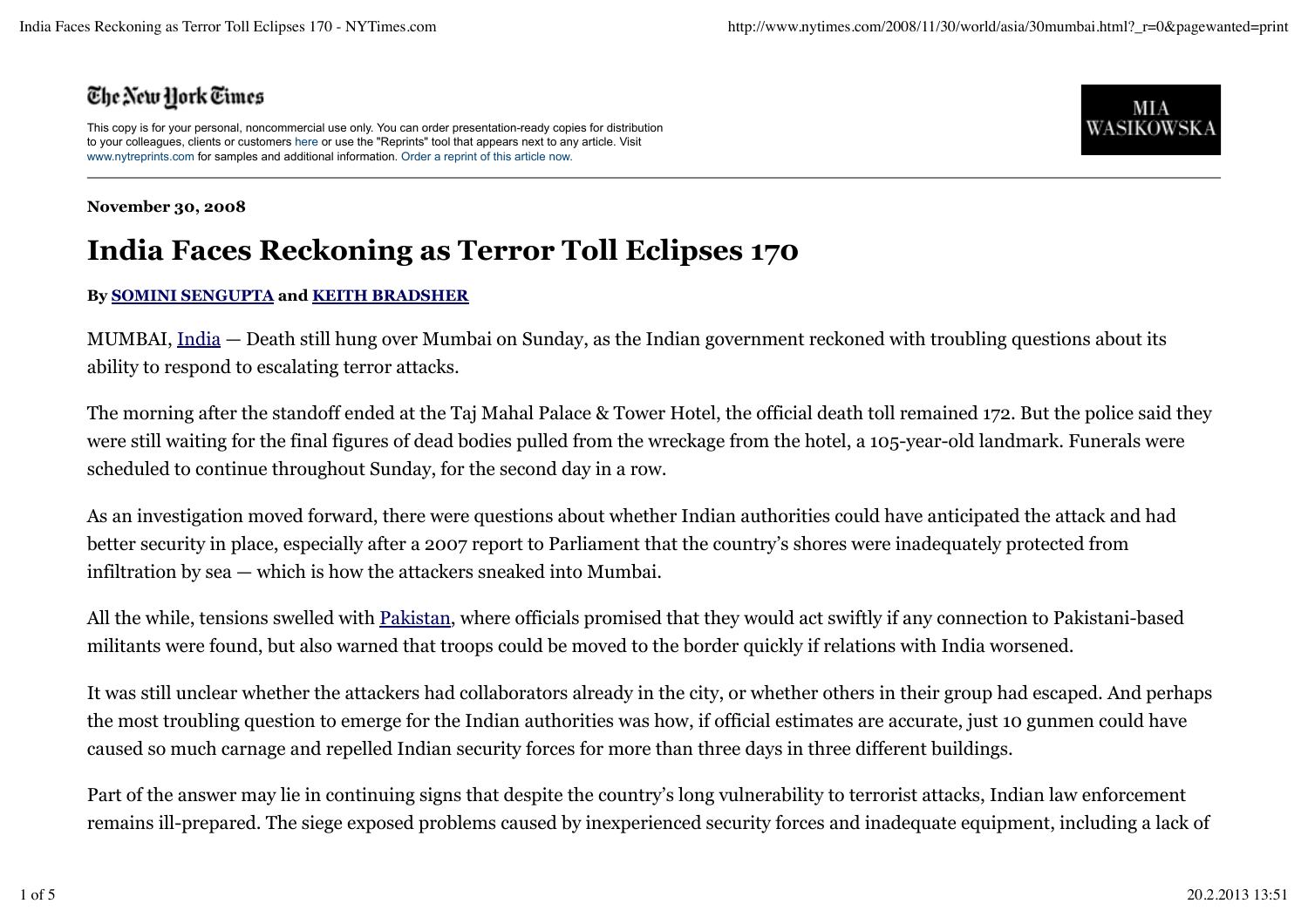high-power rifle scopes and other optics to help discriminate between the attackers and civilians.

Amid the cleanup effort on Saturday, the brutality of the gunmen became plain, as accounts from investigators and survivors portrayed a wide trail of destruction and indiscriminate killing.

On Wednesday night, when a married couple in their 70s went to their third-floor window to see what was happening after hearing gunfire, the attackers blazed away with assault rifles, killing them both. Shards of glass still hung in the panes on Saturday.

When several attackers seized a Jewish outreach center, Nariman House, on Wednesday, neighbors mistook the initial shots for firecrackers in celebration of India's imminent cricket victory over England. But then two attackers stepped out on a balcony of Nariman House and opened fire on passers-by in an alley nearby. They killed a 22-year-old call center worker who was the sole financial supporter of his widowed mother.

When a tailor locked up his store for the night, half a block from the Taj Hotel, a gunman spotted him and killed him instantly, said Rony Dass, a cable television installer. "We still don't know why they did this," he said, mourning his lifelong friend.

At the Taj, the gunmen broke in room after room and shot occupants at point-blank range. Some were shot in the back. At the Oberoi Hotel, the second luxury hotel to be attacked, one gunman chased diners up a stairwell and at one point turned around and shot dead an elderly man standing behind him.

"I think their intention was to kill as many people as possible and do as much physical damage as possible," said P. R. S. Oberoi, chairman of the Oberoi Group, which manages the Oberoi and Trident Hotels, adjacent buildings that were both attacked.

Evidence unfolded that the gunmen had killed their victims early on in the siege and left the bodies, apparently fooling Indian security forces into thinking that they were still holding hostages. At the Sir J. J. Hospital morgue, an official in charge of the post-mortems, not authorized to speak to the news media, said that of the 87 bodies he had examined by midafternoon, all but a handful had been killed Wednesday night and early Thursday. By Saturday night, 239 people had been reported wounded.

At the main morgue on Saturday, relatives clutched one another in grief as they went to identify their dead. By midafternoon, the morgue was already running out of body bags.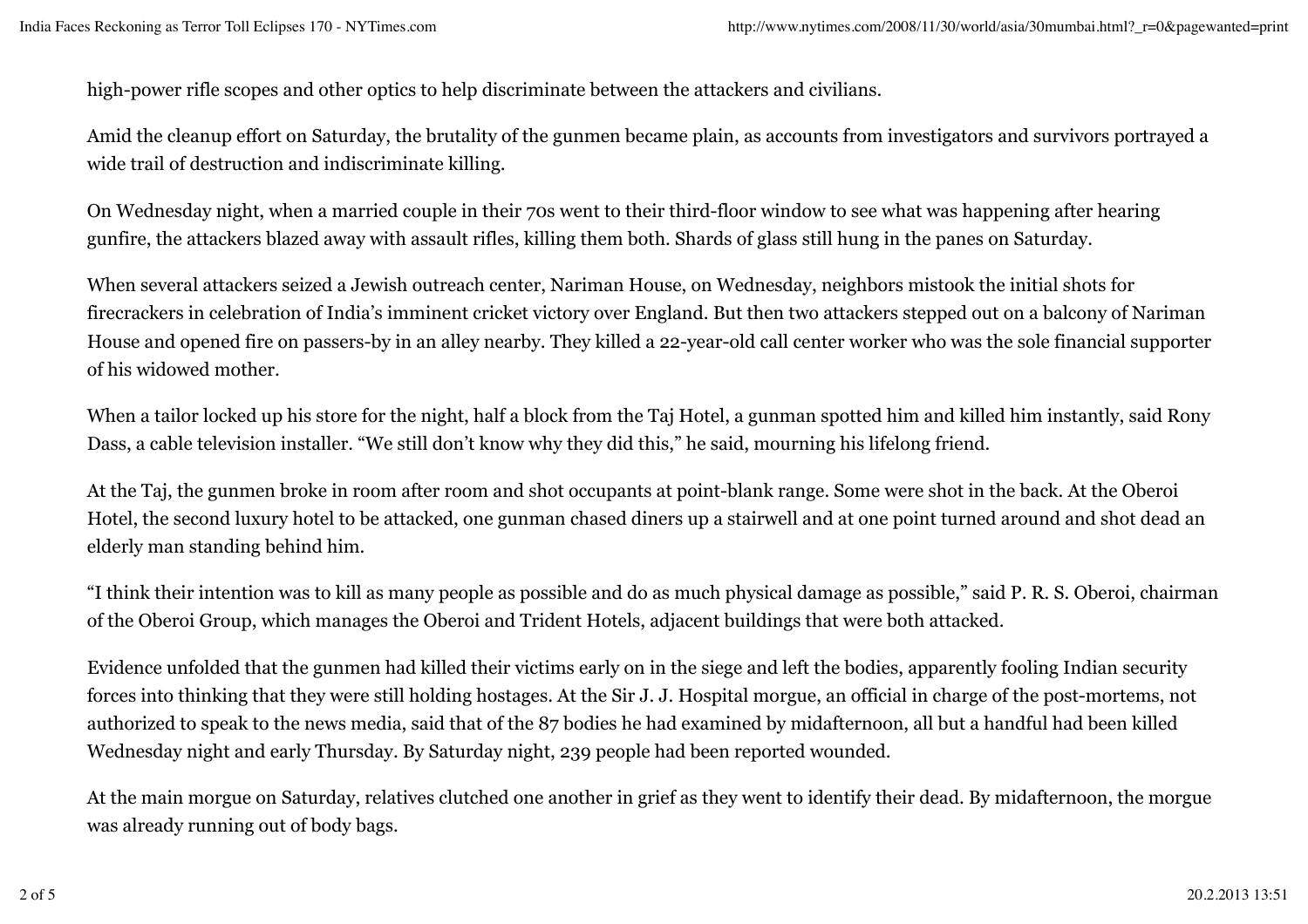Contrary to earlier reports, it appeared that Westerners were not the gunmen's main targets: they killed whomever they could. By Saturday evening, 18 of the dead were confirmed as foreigners; an additional 22 foreigners were wounded, said Vilasrao Deshmukh, the chief minister of Maharashtra State, where Mumbai is located.

Rattan Keswani, the president of Trident Hotels, said he had found no basis for reports that gunmen had rounded up holders of American and British passports at the Oberoi and herded them upstairs. "Nothing seems to suggest that," he said, noting that a range of nationalities was represented among the 22 hotel guests who died, in addition to the 10 staff members, all Indian.

Spokesmen for the F.B.I. and State Department said that they have confirmed that six Americans were among the dead. The officials, speaking on the condition of anonymity, declined to provide new details on the American involvement, although they did not dispute reports that a team of F.B.I. agents was sent Friday to work with Indian authorities.

In Washington, President Bush pledged full support to India, both in the recovery effort and the investigation.

"The killers who struck this week are brutal and violent, but terror will not have the final word," he said. "People of India are resilient. People of India are strong. They have built a vibrant, multiethnic democracy that can withstand this trial. Their financial capital of Mumbai will continue to be the center of commerce and prosperity."

The police chief in Mumbai, Hasan Gafoor, said nine gunmen were killed, the last of whom fell out of the terrace of the Taj Hotel on Saturday morning as the siege ended. His body was charred beyond recognition when it was taken to St. George Hospital nearby. A man who is suspected to be the 10th gunman was arrested; the police say he is a 21-year-old Pakistani, Ajmal Amir Kasab.

The bodies of four other terrorist suspects were at the morgue at Sir J. J. Hospital. Officials there put their ages at between 20 and 25. All four were men.

A senior Mumbai police inspector, Nagappa R. Mali, said the suspect and one of his collaborators, who was slain by the police, had killed three top police officials, including the head of the antiterrorist squad, Hemant Karkare. Mr. Karkare was cremated Saturday morning in a crowded and emotional ceremony.

There were also funerals for Anand Bhatt, a celebrated lawyer who had been dining at one of the restaurants at the Oberoi on Wednesday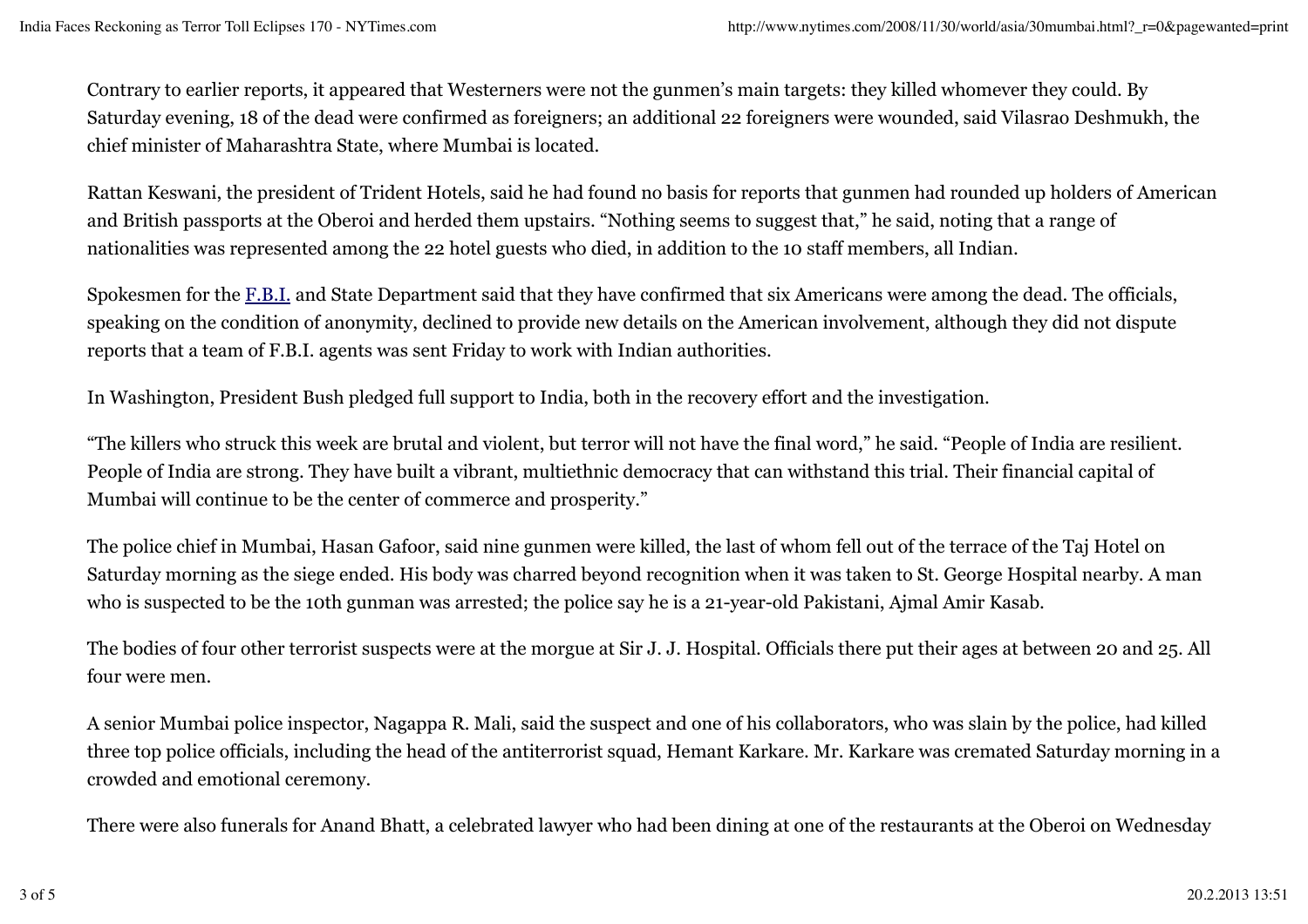night, and Ashok Kapur, the chairman of Yes Bank, who was having dinner with his wife, Madhu, on the second floor of the same hotel. The Kapurs were both pursued by a gunman up a staircase. But they became separated in the mayhem. She managed to escape; he did not. His body was found on one of the high floors of the hotel; he had been shot Wednesday night, once in the chest, once on the hand.Around dawn on Saturday, gunfire began to rattle inside the Taj Mahal Hotel, one of about 10 sites that the militants attacked beginning Wednesday night. They never issued any manifestoes or made any demands, and it seemed clear from their stubborn resistance at the Taj that they intended to fight to the last.

It was not long before flames were roaring through a ground-floor ballroom and the first floor of the Taj. But by midmorning, after commandos had finished working their way through the majestic 565-room hotel, the head of the elite National Security Guards, J. K. Dutt, said the siege was over. Three terrorists, he said, had been killed inside.

By afternoon, busloads of elite commandos, fresh from the siege of the hotel, sat outside the nearby Gateway of India, shook hands with elated spectators and signed autographs.

There were clear signs on Saturday that the security forces were ill-prepared to handle the crisis. Much of that was because of systemic problems, interviews with officials showed. There is little information-sharing among law enforcement agencies.

Ill-paid city police are often armed with little more than batons. Even the elite commandos heading the charge against the gunmen this week were slowed by old, bulky bulletproof jackets and had no technology at their disposal to determine where the firepower was coming from inside the sprawling hotels.

Sharpshooters had neither protective gear, nor the high-powered telescopes that their counterparts in Western countries would most likely use in a standoff with terrorists. On Saturday afternoon, a sharpshooter who had spent over 60 hours perched outside the Taj Hotel said neither he nor his partner had fired a shot because they were not sure how to distinguish the gunmen from ordinary civilians trapped inside the hotel.

Similarly, a commando told a private Indian television station, CNN-IBN, that the gunmen seemed to be firing from so many different parts of the hotel that security forces did not quite know where to strike without inflicting civilian casualties. "There were so many people, and we wanted to avoid any civilian casualties," he said.